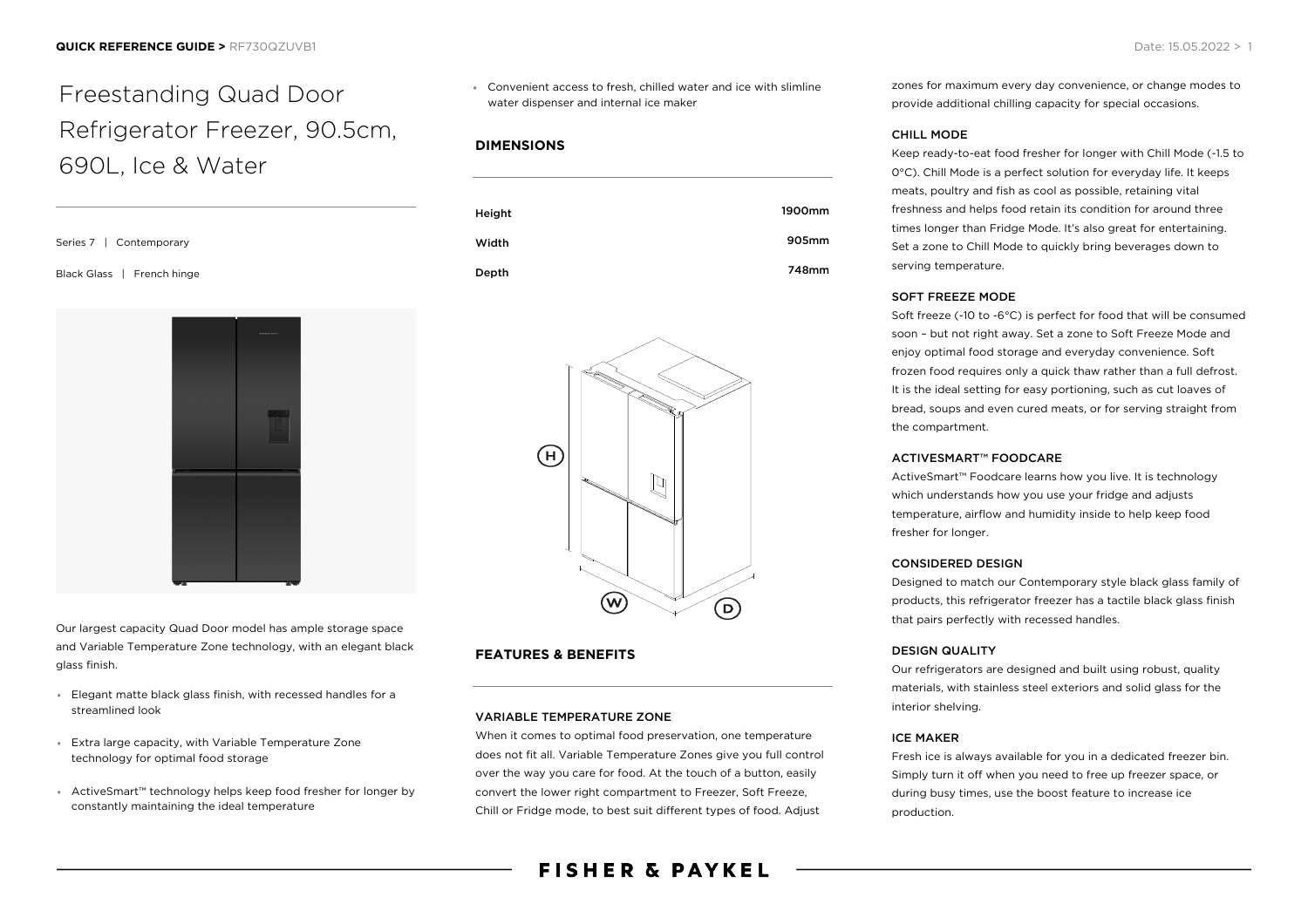#### **QUICK REFERENCE GUIDE >** RF730QZUVB1 Date: 15.05.2022 > 2

| <b>Accessories</b>          |             |
|-----------------------------|-------------|
| Replacement water filter    | 847200      |
| Capacity                    |             |
| Volume                      | 690L        |
| Volume freezer              | 118L        |
| Volume refrigerator         | 453L        |
| Volume variable temperature | 119L        |
| Consumption                 |             |
| Energy rating               | 3 star      |
| Energy usage                | 587kWh/year |
| <b>Features</b>             |             |
| Adjustable door shelves     | 6           |
| Adjustable glass shelves    | 2           |
| Door alarm                  |             |
| Front levelling feet        |             |
| Fruit and vegetable bins    | 3           |
| Full extension runners      |             |
| <b>LED lighting</b>         |             |
| Rear rollers                |             |
| SmartTouch control panel    |             |
|                             |             |

| Bottle chill                      |                             |
|-----------------------------------|-----------------------------|
| Door alarm                        |                             |
| Fast freeze                       |                             |
| Full extension clear bins         | 1                           |
| Ice Boost                         |                             |
| Ice bin and scoop                 |                             |
| <b>LED lighting</b>               |                             |
| Performance                       |                             |
| ActiveSmart™ Foodcare             |                             |
| Frost free freezer                |                             |
| Humidity control system           |                             |
| Internal replaceable water filter |                             |
| Inverter controlled compressor    |                             |
| R600a refrigerant                 |                             |
| Sabbath mode                      |                             |
| Variable food modes               | Fridge, Chill, soft freeze, |
| Variable temperature              |                             |
| <b>Power requirements</b>         |                             |
| Rated current                     | 1.8A                        |

# Warranty Parts and labour 2 years 2 years SKU 26081

The product dimensions and specifications in this page apply to the specific product and model. Under our policy of continuous improvement, these dimensions and specifications may change at any time. You should therefore check with Fisher & Paykel's Customer Care Centre to ensure this page correctly describes the model currently available. ? Fisher & Paykel Appliances Ltd 2020

#### Freezer Features

Automatic ice maker

Supply voltage 220 - 240V

Depth 748mm Height 1900mm Height to top of cabinet 1867mm Height to top of door **1900mm** Width 905mm

Product dimensions